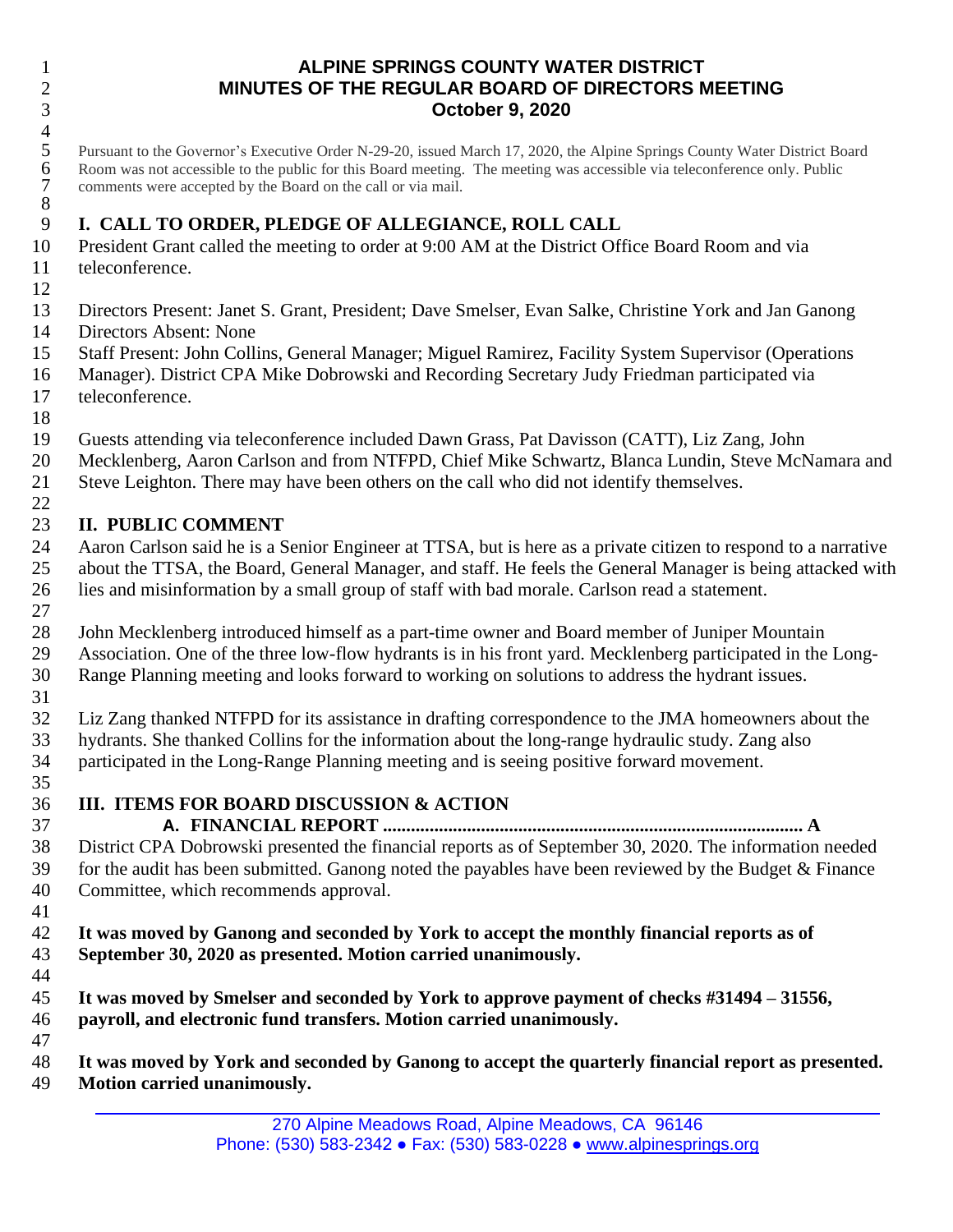**B. APPROVAL OF MINUTES..................................................…………………. B** 2 It was moved by Salke and seconded by York to approve the minutes of the September 11, 2020 Board **meeting correcting a motion where a "second" was incorrectly attributed to Ganong. Motion carried unanimously. C. FIRE DEPARTMENT REPORT .......................................................................... C** NTFPD Chief Mike Schwartz reported: 8 • Because of the COVID restrictions implemented, the workforce has remained healthy. Stations remain closed to the public. 10 • The NTFPD Board passed a \$1.7 million budget, which anticipates \$640,000 in grant revenue. 11 • A record number of defensible space inspections and chipping were done this summer. • He is participating on an October 19 forum with California Insurance Commissioner Lura. Chief Schwartz answered questions explaining how inspections are conducted on private property. Chief McNamara reported: • Staff is reviewing building plans. There have been a number of requests for generators in Alpine Meadows, but none have been through the Plan Review process yet. Applications will be required to meet California Fire Code and manufacturer's requirements. • He is working with Placer County on requirements for businesses, particularly restaurants, to conduct business in tents when the weather gets cold. <sup>21</sup> • He has sent Collins a report on the investigation into the fire danger questions related to the stream restoration project. Chief Leighton reported: • The 2020 fire season is already the worst in California history and it has not reached the peak of 26 the season yet. He provided statistics and said NTFPD has sent aid to 17 different fires since June 1. **1. Review of contract for fire services with NTFPD.** Collins presented the draft contract for services, which was reviewed by Dobrowski and NTFPD Director of Finance and Administration Kim Eason. The payment schedule needs to be clarified. Schwartz is having District Counsel review the LAFCO piece. Discussion followed as details of the contract, including the average cost to single family rate payers and what could change if property tax revenues increase. Schwartz described the current shortfall for services. In order to keep the Alpine station fully staffed, revenues are supplemented with grants. **D. RESOLUTION 5-2020: CAPITAL FACILITIES AND FIRE MITIGATION FEE EXPENDITURE PLAN (PUBLIC HEARING AT 9:00 AM)................................. D** The Expenditure Plan was reviewed. Lundin said fees have increased by 1.66%. The public hearing was opened. Pat Davisson said CATT feels 1.66% is appropriate. There are no concerns about the inflationary adjustments. CATT would rather see these incremental increases. The public hearing was closed. **It was moved by Smelser and seconded by Ganong to adopt Resolution 5-2020, Capital Facilities and Fire Mitigation Fee Expenditure Plan for FY 2020 /21. ROLL CALL VOTE: AYES: Smelser, York, Salke, Ganong, and Grant**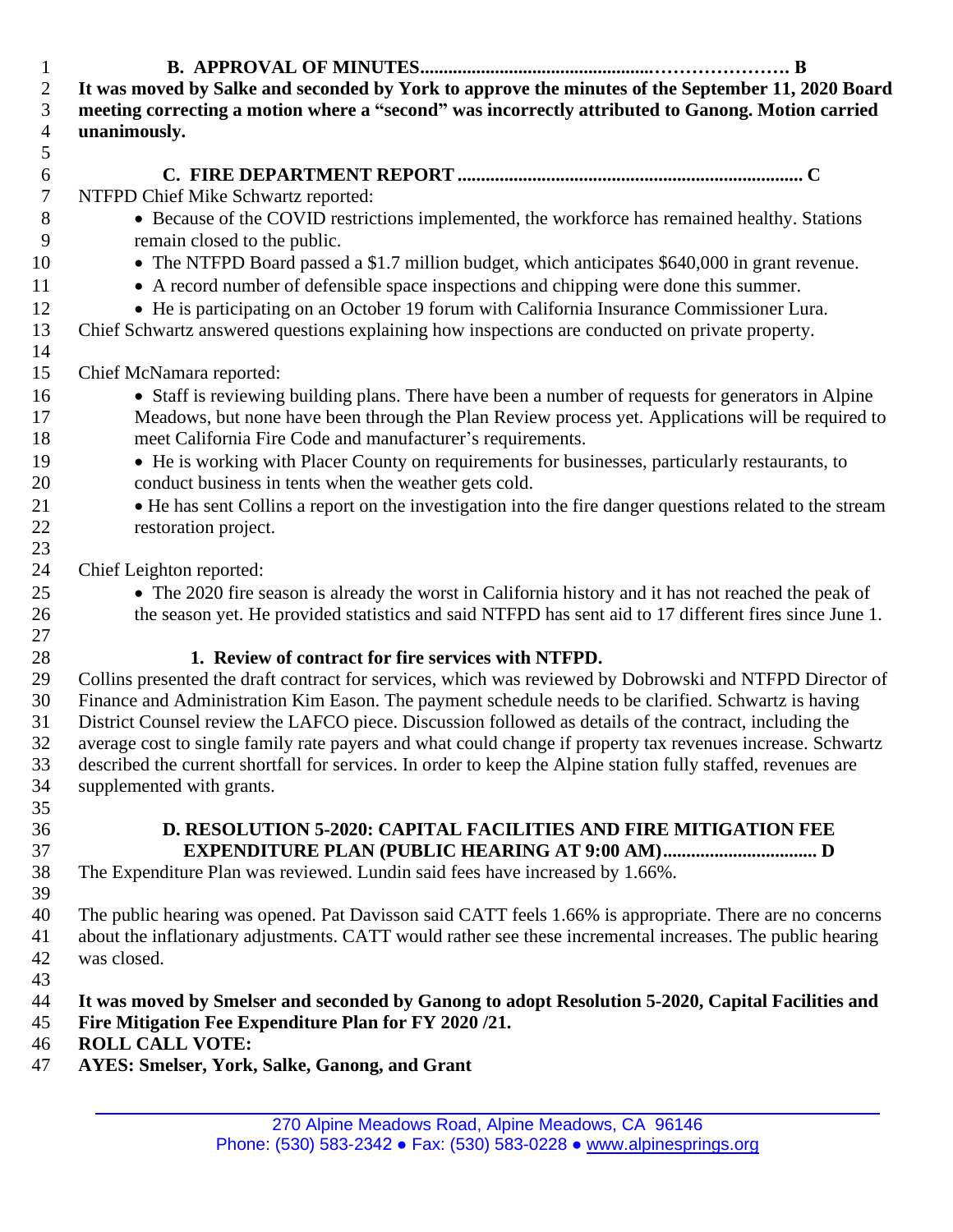- **NOES: None**
- **ABSTENTIONS: None**

## **Motion carried.**

- 
- **E. GENERAL MANAGER'S REPORT..................................................................E**
- General Manager John Collins presented his written report.
- Tank 4A is in full operation. It provides additional emergency storage and water for snow making.
- The initial hydraulic model results have been reviewed with Stantec. The report includes a map of hydrants and flows for the Valley overall and Juniper Mountain specifically. Collins discussed the flows shown for Juniper Mountain. Collins will work with the Long-Range Planning Committee to consider two proposals from Stantec.
- He is working with the project engineer from Alpine Sierra to clarify the conditions of approval.
- ASCWD will collect connection and any other fees due prior to signing off on the final Subdivision Map that will be submitted to Placer County.
- Collins answered questions clarifying his report. In response to a question from Ganong, Collins said Stantec will consider the 2006 Loomis Report when making recommendations.
- **F. OPERATION & MAINTENANCE DEPARTMENT REPORT.........................F**

 Operations Manager Miguel Ramirez presented the Water/Waste Water Report for September 2020, including flows and maintenance performed during the month. All samples tested have come back normal. The Board offered congratulations to Scheid for getting his Distribution 1 License. 

**G. TTSA REPORT ...................................................................................................... G**

 Smelser presented a report of the September 16, 2020 TTSA meeting and his observations as the newest member of that Board. He noted reports of three violations as a result of sampling tests and said there was actually only one violation, which has been corrected.

 Grant noted the letter in today's meeting packet from NTPUD Board President Sarah Coolidge. The Board Presidents from the five member Districts met and will likely not meet again. A report on the meeting will be in next month's packet.

- 
- **H. COMMITTEE REPORTS.................................................................................. H 1. BUDGET & FINANCE COMMITTEE (PRESIDENT GRANT)**
- Grant reported the Committee met yesterday and is making three recommendations to this Board: 35 1) A CD is up for renewal later this month.

36 It was moved by Smelser and seconded by York to roll the funds from the expiring CD into a 3, 6, 9, or **12-month CD, adding increments of \$1000 from the Money Market Fund interest. Motion carried unanimously.** 

2) Four customers have requested adjustments to their water bills.

 **It was moved by Ganong and seconded by York to deny the requests based on ASCWD policy. Motion carried unanimously.**

- 
- 3) **It was moved by Smelser and seconded by York to approve an unbudgeted expense of \$461.99 to Enerspect Medical Solutions, LLC for the repair and maintenance of the defibrillator. Motion carried unanimously.**
- Salke suggested this be a line item in the annual budget.
-